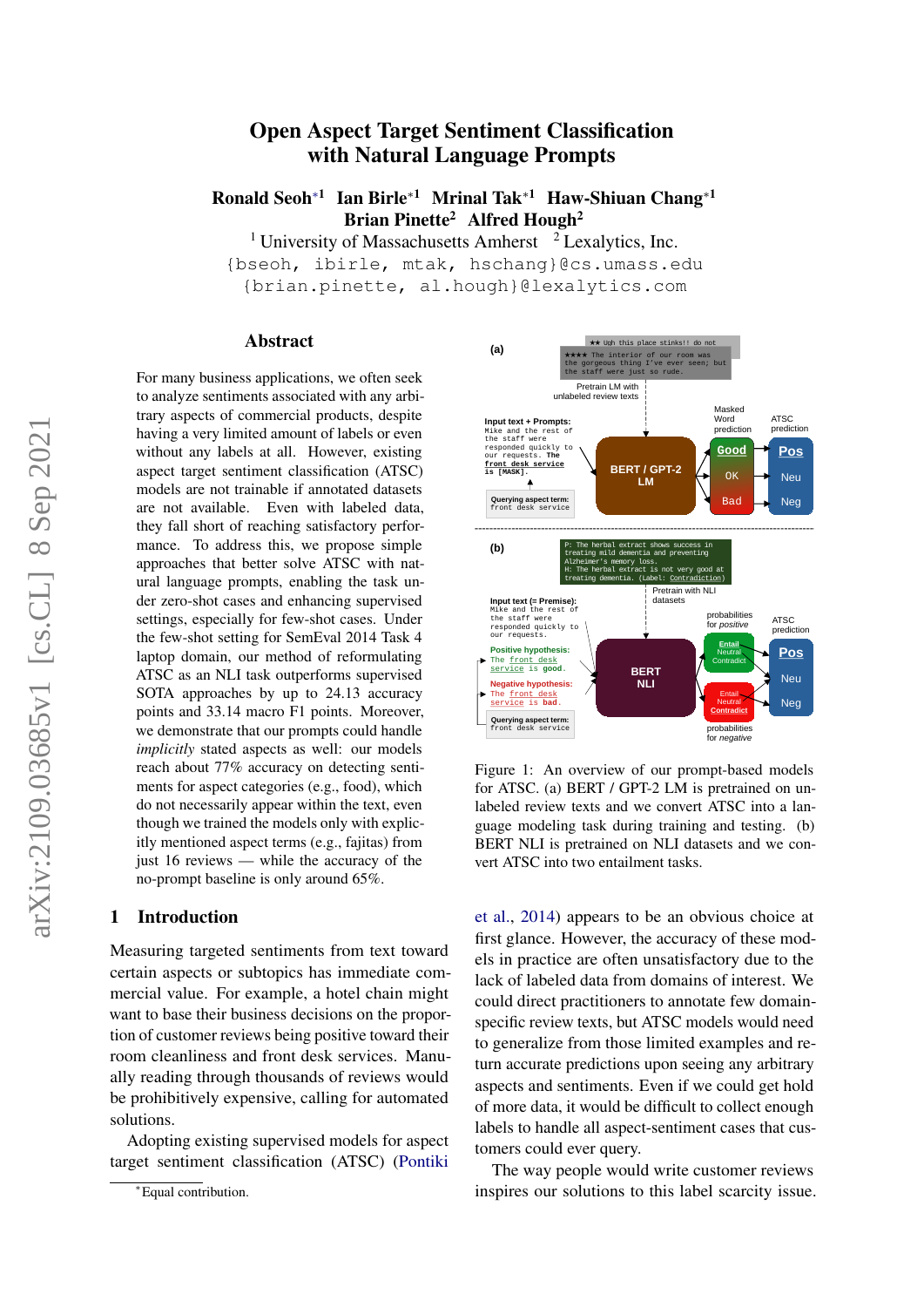For example, consider two plausible sentences from hotel reviews: *Mike and the rest of the staff were very polite and responded quickly to our requests. The front desk service is excellent.* Supposing we only observe the first one, if an ATSC model could tell that the first *entails* the second, or the second *naturally follows* the first, we could determine that the customer feels positive about the front desk service.

Based on this intuition, we propose two ATSC models based on natural language prompts: our first method appends cloze question prompts (e.g., *The service is* ) to the review text and predicts how likely it is to observe *good*, *bad*, and *ok* as the next word. The second method treats the review as a premise and the prompt sentence with the sentimental next word as a hypothesis, and predicts whether the review entails the prompt. With pretraining, these prompts give us natural ways of leveraging more abundant unlabeled reviews or large natural language inference (NLI) datasets to overcome the scarcity of labeled data. An overview of our methods is provided in [Figure 1.](#page-0-0)

Most of previous ATSC efforts focus on fully supervised training, assuming enough in-domain labels on relevant aspects. Going beyond this typical setting, we also test our model on more "open" situations where reviews and aspects for testing are less similar to the training examples.

Experimental results show that our methods are not only capable of producing reasonable predictions without any labeled data (zero-shot) but also constantly outperform SOTA no-prompt baselines under supervised settings. Moreover, our promptbased models are robust to *domain shifts*: after training with aspect-based sentiments in one domain, we observe that the models can accurately predict sentiments associated with aspect terms appearing in reviews from a completely unseen domain. Also, our models that are trained on explicitly mentioned aspect terms could generalize well to implied *categorical* aspects.<sup>[1](#page-1-0)</sup>

#### 2 Related Work

#### 2.1 Aspect-based Sentiment Analysis

[Hu and Liu](#page-5-1) [\(2004\)](#page-5-1) is one of the first academic work to discuss the task of analyzing opinions targeted towards different aspects or topics within the text. [Pontiki et al.](#page-5-0) [\(2014\)](#page-5-0) starts the current line of research on aspect-based sentiment analysis (ABSA), with their benchmark datasets of customer reviews for restaurants and laptops.

To overcome small training dataset sizes, recent developments for ABSA involve some combination of unlabeled domain text pretraining and intermediate task finetuning. [Xu et al.](#page-6-0) [\(2019\)](#page-6-0) and [Sun et al.](#page-5-2) [\(2019\)](#page-5-2) use multi-task loss functions to finetune BERT using SQuAD question answering datasets that contain a range of domains and taskrelated knowledge, to offset the small size of SemEval 2014 ABSA datasets. [Rietzler et al.](#page-5-3) [\(2020\)](#page-5-3) provides detailed analysis on *cross-domain adaptation*, where they find that end task finetuning with the domain different from the evaluation domain still achieves performance comparable to the SOTA results using in-domain labels.

## 2.2 Natural Language Prompts

There has been a number of recent papers on using prompts — additional sentences appended to the original input text — to direct language models to perform different tasks, exploiting the knowledge they have acquired during their original pretraining. One of the earliest examples of such efforts is [Radford et al.](#page-5-4) [\(2019\)](#page-5-4), where they measured their GPT-2 model's performance on downstream tasks by feeding in task descriptions as prompts, without any finetuning at all. Since then, a number of previous work has leveraged prompts for the tasks such as question answering [\(Lewis et al.,](#page-5-5) [2019\)](#page-5-5) and commonsense reasoning [\(Shwartz et al.,](#page-5-6) [2020\)](#page-5-6). We also note that some previous work on prompt-based learning methods have included sentence-level sentiment classification, which measures sentiment from the entire input text, as part of their evaluation [\(Shin et al.,](#page-5-7) [2020;](#page-5-7) [Gao et al.,](#page-4-0) [2021\)](#page-4-0).

Many recent works, including ours, follow the format of *cloze questions* to design prompts as first suggested by [Schick and Schütze](#page-5-8) [\(2020\)](#page-5-8). We design prompts to include masked tokens that need to be filled in, and the predictions for the masks serve as the outputs for the original task.

#### 3 Methods

To maximally leverage the large data resources of unlabeled review texts and NLI datasets, we propose two ways of reformulating ATSC: the first converts ATSC into next/masked word prediction; the second transforms the task into NLI entailment

<span id="page-1-0"></span><sup>&</sup>lt;sup>1</sup>All the program codes used to produce results presented in this paper are available at [https://link.iamblogge](https://link.iamblogger.net/atscprompts) [r.net/atscprompts](https://link.iamblogger.net/atscprompts).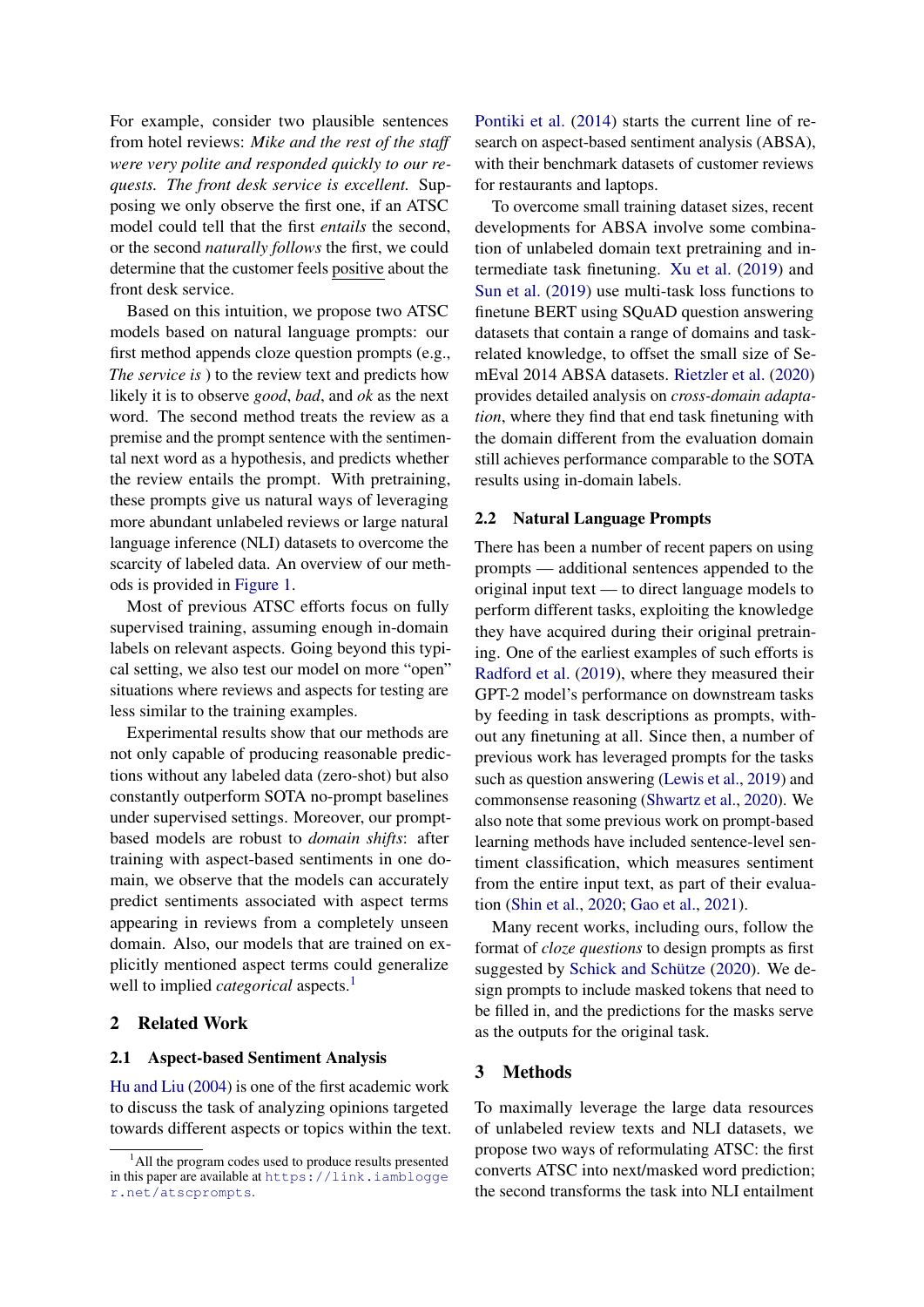predictions.

#### 3.1 ATSC as Language Modeling

In order to elicit abilities to perform ATSC from language models (LMs), it was essential that prompt sentences should be similar to what one would typically write to express their sentiment. Hence, we came up with the following  $set<sup>2</sup>$  $set<sup>2</sup>$  $set<sup>2</sup>$  of cloze question prompts [\(Schick and Schütze,](#page-5-8) [2020\)](#page-5-8) that are aspect dependent, and appended them to input texts:

```
• I felt the {aspect} was [MASK].
```

```
• The {aspect} made me feel [MASK].
```

```
• The {aspect} is [MASK].
```
where  $\{$  aspect  $\}$  is the placeholder for the querying aspect term, and [MASK] represents the masked word for BERT [\(Devlin et al.,](#page-4-1) [2019\)](#page-4-1) and the next word for GPT-2 [\(Radford et al.,](#page-5-4) [2019\)](#page-5-4). Then, we let the probability of predicting positive, neutral, and negative sentiment be proportional to the probability of predicting good, ok, and bad, respectively.

Publicly available pretrained weights for BERT and GPT-2 have already been trained on large general corpora, but they might not include enough sentences from our testing domains, such as laptop reviews. To produce more accurate predictions on [MASK], we further pretrain LMs with the indomain review texts. For BERT, we modify the original random masking scheme to mask only adjectives, nouns, and proper nouns because the words are more likely to indicate the sentiments of the sentence. For GPT-2, we use the original causal LM (CLM) objective. To measure the effectiveness of the prompts, our baselines without prompts also receive identical pretraining.[3](#page-2-1)

When the labeled data for ATSC is available, we convert the training labels to good, ok, and bad and finetune all the parameters of LMs, including the encoders and embeddings of words in the prompts. During the training and testing, other candidates for [MASK] are ignored.

# 3.2 ATSC as NLI

We first set the input review text as a premise. We predict the scores for positive, negative, and neutral sentiment using the entailment probabilities from a NLI model as follows: we create positive and negative hypotheses by populating prompts with corresponding label words (e.g., "The {aspect} is good; The {aspect} is bad."). We get the scores for positive and negative sentiment by obtaining entailment probabilities with each of the hypotheses; For the neutral class, we average neutral probabilities (from NLI) for the two hypotheses. Our method enables zeroshot ATSC, which previously had not considered by previous efforts that leveraged NLI for sentiment analysis and text classification tasks [\(Yin et al.,](#page-6-1) [2019;](#page-6-1) [Sun et al.,](#page-5-2) [2019;](#page-5-2) [Wang et al.,](#page-5-9) [2021\)](#page-5-9).

We use the BERT-base model pretrained on the MNLI dataset [\(Williams et al.,](#page-5-10) [2018\)](#page-5-10), and none of the unlabeled review texts are utilized for pretraining. We apply a softmax layer on top of the logits to normalize the prediction scores of the three classes into probabilities, in order to finetune models with cross-entropy loss when labeled data is available.

# 4 Experiments

In the experiments, we test the generalization capability of our methods on more real world-like conditions where there are far fewer training examples similar to the testing examples. Using ATSC datasets from SemEval 2014 Task 4 Subtask 2 [\(Pon](#page-5-0)[tiki et al.,](#page-5-0) [2014\)](#page-5-0), we evaluate our models on the full spectrum of in-domain training data sizes covering the zero-shot and full-shot (i.e., fully supervised) cases. Similar to the settings of [Scao and](#page-5-11) [Rush](#page-5-11) [\(2021\)](#page-5-11), we train our models with randomly re-sampled training sets of sizes {Zero, 16, 64, 256, 1024, Full}.

Furthermore, we conduct *cross-domain* evaluation where we train the models on restaurant reviews and test on laptop reviews, and vice versa. Finally, we train the models on ATSC and test them on aspect *category* sentiment classification (ACSC), another ABSA variant, to evaluate the robustness to an unseen querying aspect distribution. Unlike aspect terms, these categories such as *food, service, price, and ambience* usually do not explicitly appear within the text, but *implicitly* stated through aspect terms or overall context.[4](#page-2-2)

<span id="page-2-0"></span><sup>&</sup>lt;sup>2</sup>In our experiments, all three prompts perform similarly, especially in few-shot cases; this suggests that the performance of our models are not overly sensitive to the wording of properly chosen prompts. We present the performance comparison between our prompts in [Appendix C.](#page-8-0)

<span id="page-2-1"></span>We compare the results between original weights and our further pretrained ones in [Appendix F.](#page-9-0)

<span id="page-2-2"></span><sup>4</sup> Please refer to [Appendix A](#page-7-0) for ATSC/ACSC dataset statistics and preprocessing.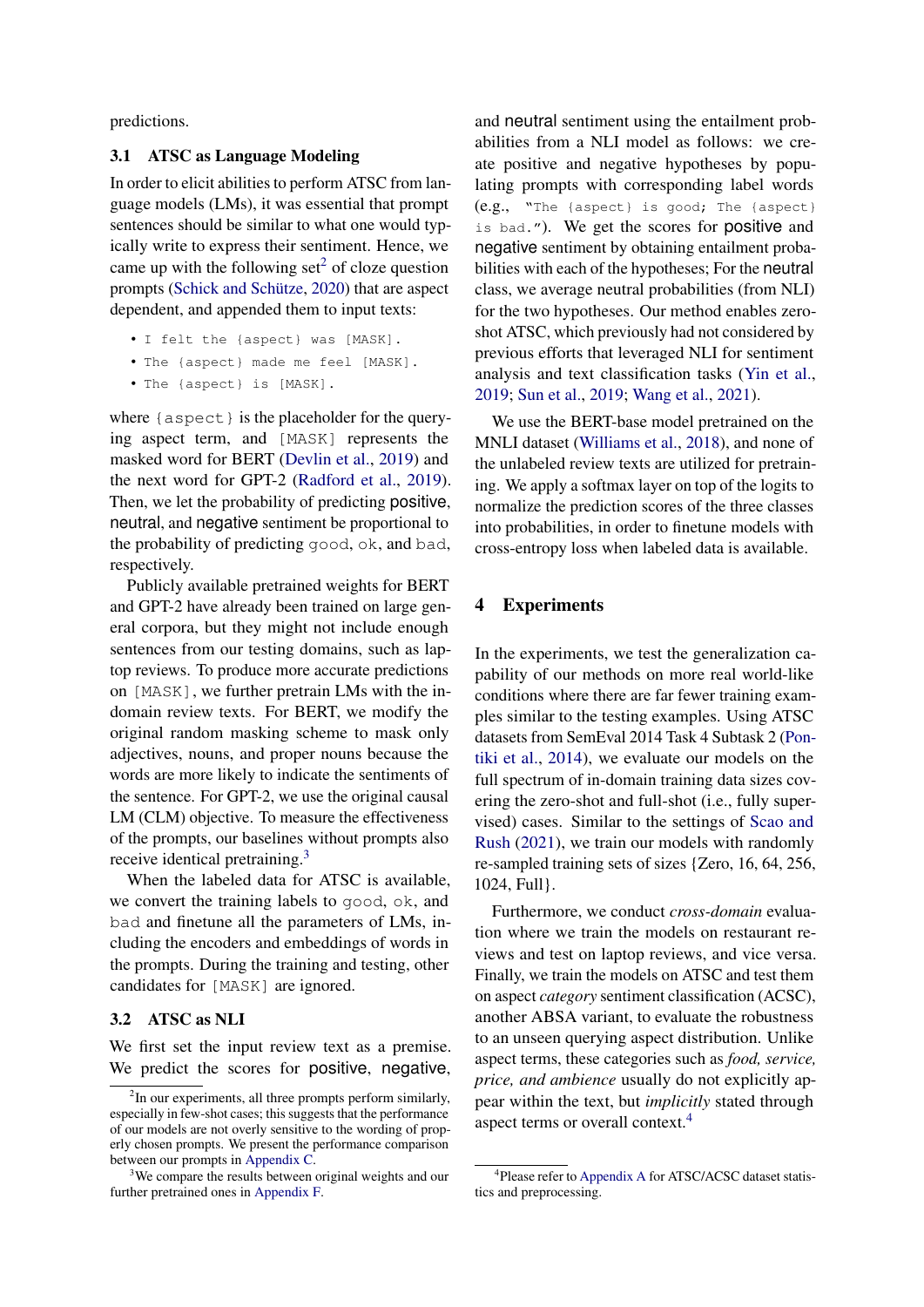<span id="page-3-0"></span>

| <b>Number of Training Examples</b> |                          |                          |                          |                          |                          |                          |                          |                          |                          |                          |                    |                    |
|------------------------------------|--------------------------|--------------------------|--------------------------|--------------------------|--------------------------|--------------------------|--------------------------|--------------------------|--------------------------|--------------------------|--------------------|--------------------|
| <b>Model</b>                       | Zero                     |                          | 16                       |                          |                          | 64                       |                          | 256                      |                          | 1024                     |                    | Full (1850)        |
|                                    | Acc                      | MF1                      | Acc                      | MF1                      | Acc                      | MF1                      | Acc                      | MF1                      | Acc                      | MF1                      | Acc                | MF1                |
| <b>BERT-ADA</b>                    | $\overline{\phantom{0}}$ | $\overline{\phantom{0}}$ |                          | $\overline{\phantom{0}}$ | $\overline{\phantom{0}}$ |                          | $\overline{\phantom{0}}$ |                          | $\overline{\phantom{0}}$ | $\overline{\phantom{0}}$ | 79.19†             | 74.18 <sup>+</sup> |
| <b>BERT [CLS]</b>                  | $\overline{\phantom{0}}$ | $\overline{\phantom{0}}$ | 48.75                    | 34.92                    | 60.63                    | 49.43                    | 72.35                    | 64.31                    | 76.87                    | 71.22                    | 80.06              | 75.08              |
| <b>BERT NSP</b>                    | $\overline{\phantom{0}}$ | -                        | 48.24                    | 31.35                    | 60.91                    | 49.27                    | 72.38                    | 64.64                    | 76.77                    | 71.12                    | 80.25              | 75.46              |
| <b>BERTLM</b>                      | 63.58                    | 46.17                    | 69.05                    | 58.60                    | 72.80                    | 65.54                    | 76.59                    | 70.65                    | 79.30                    | 74.80                    | 81.10              | 76.83              |
|                                    |                          |                          | $+20.30*$                | $+23.68*$                | $+11.89*$                | $+16.11*$                | $+4.21*$                 | $+6.01*$                 | $+2.43*$                 | $+3.58*$                 | $+0.85*$           | $+1.37*$           |
| GPT-2 LM                           | 60.45                    | 39.59                    | 68.94                    | 56.71                    | 71.54                    | 63.69                    | 76.48                    | 70.89                    | 79.02                    | 74.88                    | 80.73              | 77.13              |
|                                    |                          | $\overline{\phantom{0}}$ | $+20.19*$                | $+21.79*$                | $+10.63*$                | $+14.26*$                | $+4.10*$                 | $+6.25*$                 | $+2.15*$                 | $+3.66*$                 | $+0.48$            | $+1.67*$           |
| <b>BERT NLI</b>                    | 58.93                    | 54.91                    | 72.88                    | 68.06                    | 74.95                    | 70.84                    | 76.22                    | 71.65                    | 77.42                    | 73.52                    | 77.58              | 73.18              |
|                                    |                          |                          | $+24.13*$                | $+33.14*$                | $+14.04*$                | $+21.41*$                | $+3.84*$                 | $+7.01*$                 | $+0.55$                  | $+2.30$                  | $-2.67$            | $-2.28$            |
| (a) Laptops                        |                          |                          |                          |                          |                          |                          |                          |                          |                          |                          |                    |                    |
|                                    | Zero                     |                          |                          | 16                       |                          | 64                       | 256                      |                          | 1024                     |                          | Full (3602)        |                    |
|                                    | Acc                      | MF1                      | Acc                      | MF1                      | Acc                      | MF1                      | Acc                      | MF1                      | Acc                      | MF1                      | Acc                | MF1                |
| <b>BERT-ADA</b>                    | $\overline{\phantom{0}}$ | $\overline{\phantom{0}}$ | $\overline{\phantom{0}}$ | $\overline{\phantom{0}}$ | $\overline{\phantom{0}}$ | $\overline{\phantom{0}}$ | $\qquad \qquad -$        | $\overline{\phantom{0}}$ | $\qquad \qquad -$        | $\overline{\phantom{0}}$ | 87.14 <sup>+</sup> | 80.05+             |
| <b>BERT [CLS]</b>                  | $\overline{\phantom{0}}$ | $\overline{\phantom{0}}$ | 59.89                    | 34.50                    | 73.00                    | 50.79                    | 79.45                    | 64.70                    | 83.48                    | 73.62                    | 86.77              | 79.33              |
| <b>BERT NSP</b>                    | $\qquad \qquad -$        |                          | 61.05                    | 32.46                    | 74.73                    | 53.00                    | 79.34                    | 65.51                    | 83.61                    | 74.15                    | 87.09              | 79.98              |
| <b>BERT LM</b>                     | 70.86                    | 48.17                    | 71.99                    | 56.65                    | 77.79                    | 63.30                    | 81.10                    | 69.27                    | 85.12                    | 76.60                    | 87.50              | 80.78              |
|                                    |                          | $\overline{\phantom{0}}$ | $+10.94*$                | 22.15*                   | $+3.06*$                 | $+10.30*$                | $+1.65*$                 | $+3.76*$                 | $+1.51*$                 | $+2.45*$                 | $+0.41$            | $+0.80$            |
| GPT-2 LM                           | 71.40                    | 45.53                    | 75.41                    | 60.06                    | 79.30                    | 65.49                    | 82.27                    | 71.62                    | 85.28                    | 77.38                    | 86.99              | 80.02              |
|                                    |                          | $\overline{\phantom{0}}$ | $+14.36*$                | $+25.56*$                | $+4.57*$                 | $+12.49*$                | $+2.82*$                 | $+6.11*$                 | $+1.67*$                 | $+3.23*$                 | $-0.1$             | $+0.04$            |
| <b>BERT NLI</b>                    | 61.79                    | 57.93                    | 74.74                    | 65.58                    | 79.33                    | 69.44                    | 81.24                    | 71.94                    | 83.07                    | 74.52                    | 85.07              | 77.53              |
|                                    |                          |                          | $+13.69*$                | $+31.08*$                | $+4.60*$                 | $+16.44*$                | $+1.79*$                 | $+6.43*$                 | $-0.54$                  | $+0.37$                  | $-2.02$            | $-2.45$            |

(b) Restaurants

Table 1: Results of our methods and baselines. Acc and MF1 refer to accuracy and macro F1, respectively. We use five random seeds for each of the prompts and baselines, and average their scores. We averaged the performance of our models across all three prompts. Please see [Appendix C](#page-8-0) for performance comparison between the prompts. Boldfaces indicate the best performance given the same number of labels, and the best baseline scores are underlined. † BERT-ADA results are taken directly from [Rietzler et al.](#page-5-3) [\(2020\)](#page-5-3). \* indicates an increase over the baseline with significance level .05 using a two mean z-test.

# 4.1 Baselines

We compared our prompt-based methods with two common strategies of utilizing BERT for classification tasks: 1) the last hidden state of [CLS] token (BERT [CLS]), and 2) the NSP head of BERT (BERT NSP). We note that the architecture of BERT NSP is equivalent to BERT-ADA [\(Ri](#page-5-3)[etzler et al.,](#page-5-3) [2020\)](#page-5-3), currently the top-performing BERT-based model for ATSC which we show their reported full-shot performance for reference.

#### 4.2 Results

Prompts constantly outperform the no-prompt baselines. We can see in [Table 1](#page-3-0) that for both target domains, our prompt-based BERT models outperform the no-prompt baselines in all cases. Especially for few-shots, we achieve larger performance gains as fewer labels are available. We note that BERT NLI does particularly well in 16 to 256 shots for laptops, with noticeably higher accuracy and macro F1 (MF1) than other prompt models.<sup>[5](#page-3-1)</sup>

We emphasize again that our NLI models are only trained on the MNLI dataset, which makes them particularly preferable when in-domain text (shopping reviews) is not readily available.

Lastly, we observe that our methods achieve good performances in the zero-shot cases, significantly outperforming the baselines that are trained on 16 samples, further showing its practicality.

Prompts can utilize cross-domain data more effectively. As shown in [Table 2,](#page-4-2) the prompt models with 16-shot cross-domain training achieve better performance than both in- and out-domain BERT NSP. It is also interesting to note that crossdomain have even exceeded in-domain for the restaurants domain. This suggests that our methods might have the potential to be particularly more

<span id="page-3-1"></span><sup>&</sup>lt;sup>5</sup>With the help of more abundant neutral examples in MNLI, [Appendix G](#page-9-1) suggests that BERT NLI is particularly better at detecting neutral sentiment, subsequently leading to better MF1 scores.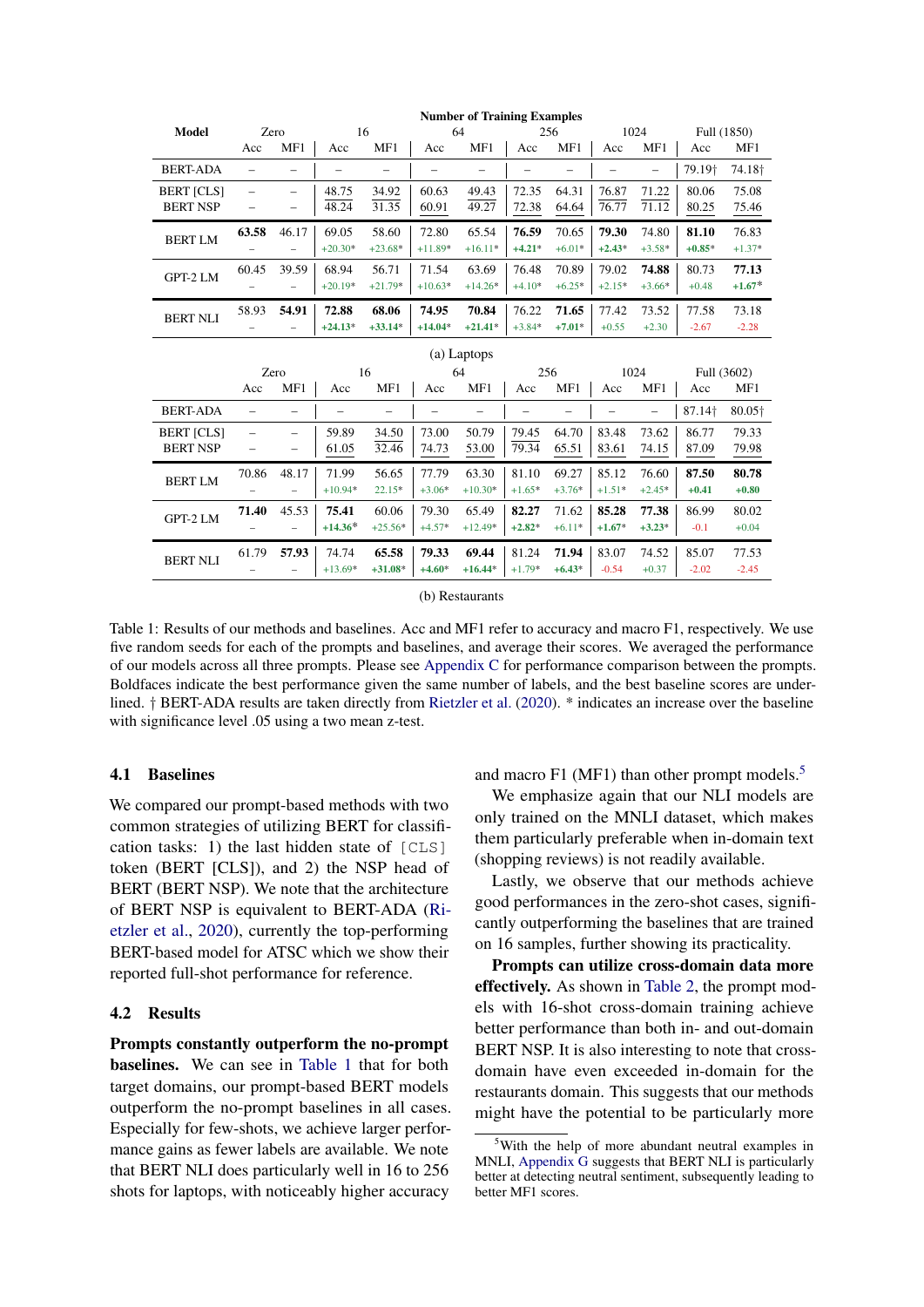<span id="page-4-2"></span>

| Model           | In/Cross | 16          |         | Full        |         |  |  |
|-----------------|----------|-------------|---------|-------------|---------|--|--|
|                 |          | Restaurants | Laptops | Restaurants | Laptops |  |  |
| <b>BERT NSP</b> | In       | 61.05       | 48.24   | 87.09       | 80.25   |  |  |
|                 | Cross    | 49.55       | 47.46   | 81.29       | 78.56   |  |  |
| <b>BERT LM</b>  | In       | 71.99       | 69.05   | 87.50       | 81.10   |  |  |
|                 | Cross    | 75.21       | 68.17   | 81.27       | 79.03   |  |  |
| <b>BERT NLI</b> | In       | 74.74       | 72.88   | 85.07       | 77.58   |  |  |
|                 | Cross    | 77.45       | 70.43   | 80.35       | 76.61   |  |  |

<span id="page-4-3"></span>Table 2: Accuracies of BERT NSP, LM, and NLI trained with in-domain and cross-domain data.

| Model                                                               |     | 16  | Full |     |  |  |
|---------------------------------------------------------------------|-----|-----|------|-----|--|--|
|                                                                     | Acc | MF1 | Acc  | MF1 |  |  |
| BERT NSP 64.73 33.22 82.45 70.91                                    |     |     |      |     |  |  |
| BERT LM 76.67 56.77 84.31 74.14<br>BERT NLI 66.92 58.18 67.42 59.24 |     |     |      |     |  |  |

Table 3: Performance on ACSC without any extra training. Refer to [Appendix E](#page-9-2) for the results with other training set sizes.

adaptable to arbitrary domains under low-resource settings, which we plan to explore further in future research.

Prompts can better recognize *implicit* aspects. We can see from [Table 3](#page-4-3) that the BERT LM model trained with merely 16 examples achieves about 77% accuracy on ACSC, while it was never trained in terms of aspect categories at all. BERT NSP, the no-prompt baseline, achieves around 65%. This result suggests that our prompt-based models have also acquired some abilities to recognize aspects that are implied or worded differently from the querying aspect term. Such abilities could also make our prompt models more desirable for potential real-life applications. We note that BERT NLI performs rather poorly, particularly under fullshot. As it hadn't seen in-domain texts during pretraining, we suspect that it cannot fully recognize related domain-specific words.

# 5 Conclusion and Future Work

In this paper, we examined our prompt-based ATSC models leveraging LM and NLI under zero-shot, few-shot, and full supervised settings. We observe a significant amount of improvements over the noprompt baselines in nearly all configurations we have tested. In particular, we find that our NLI model performs well with lower amounts of training data, while the BERT LM model does better when more labels are available. In addition, we have seen that it could effectively utilize crossdomain labels and recognize implicit aspects, suggesting that it would potentially be more applicable in real-life scenarios.

For future work, one direction is to adapt our aspect-dependent prompts to the models that jointly perform aspect term extraction and sentiment classification, such as [Luo et al.](#page-5-12) [\(2020\)](#page-5-12). Secondly, we could explore potential ways of combining ATSC, masked/next word prediction, and NLI into a unified task in order to take the full advantage of both our unlabeled text and NLI pretraining. Lastly, it would be an interesting analysis to determine whether there are any strong linguistic patterns among correct or incorrect predictions that each of our models make — such findings could allow us to have more detailed insights into the potential behaviors of our prompt-based models.

#### Acknowledgments

We thank our anonymous reviewers for providing valuable feedback. This work was supported by the Center for Data Science at the University of Massachusetts Amherst, under the Center's industry mentorship program. We would like to express our gratitude to Professor Mohit Iyyer and Professor Andrew McCallum for suggesting constructive discussions throughout the course of our project. We also would like to thank Paul Barba of Lexalytics for setting the project's initial research directions. Last but not least, we appreciate all the efforts Xiang Lorraine Li and Rico Angell have put in to manage the program participants and provide various practical assistance.

This work was produced in part using high performance computing equipment obtained under a grant from the Collaborative R&D Fund, managed by the Massachusetts Technology Collaborative.

#### References

- <span id="page-4-1"></span>Jacob Devlin, Ming-Wei Chang, Kenton Lee, and Kristina Toutanova. 2019. [BERT: Pre-training of](https://doi.org/10.18653/v1/N19-1423) [deep bidirectional transformers for language under](https://doi.org/10.18653/v1/N19-1423)[standing.](https://doi.org/10.18653/v1/N19-1423) In *Proceedings of the 2019 Conference of the North American Chapter of the Association for Computational Linguistics: Human Language Technologies, Volume 1 (Long and Short Papers)*, pages 4171–4186, Minneapolis, Minnesota. Association for Computational Linguistics.
- <span id="page-4-0"></span>Tianyu Gao, Adam Fisch, and Danqi Chen. 2021. [Making pre-trained language models better few-shot](https://doi.org/10.18653/v1/2021.acl-long.295) [learners.](https://doi.org/10.18653/v1/2021.acl-long.295) In *Proceedings of the 59th Annual Meeting of the Association for Computational Linguistics*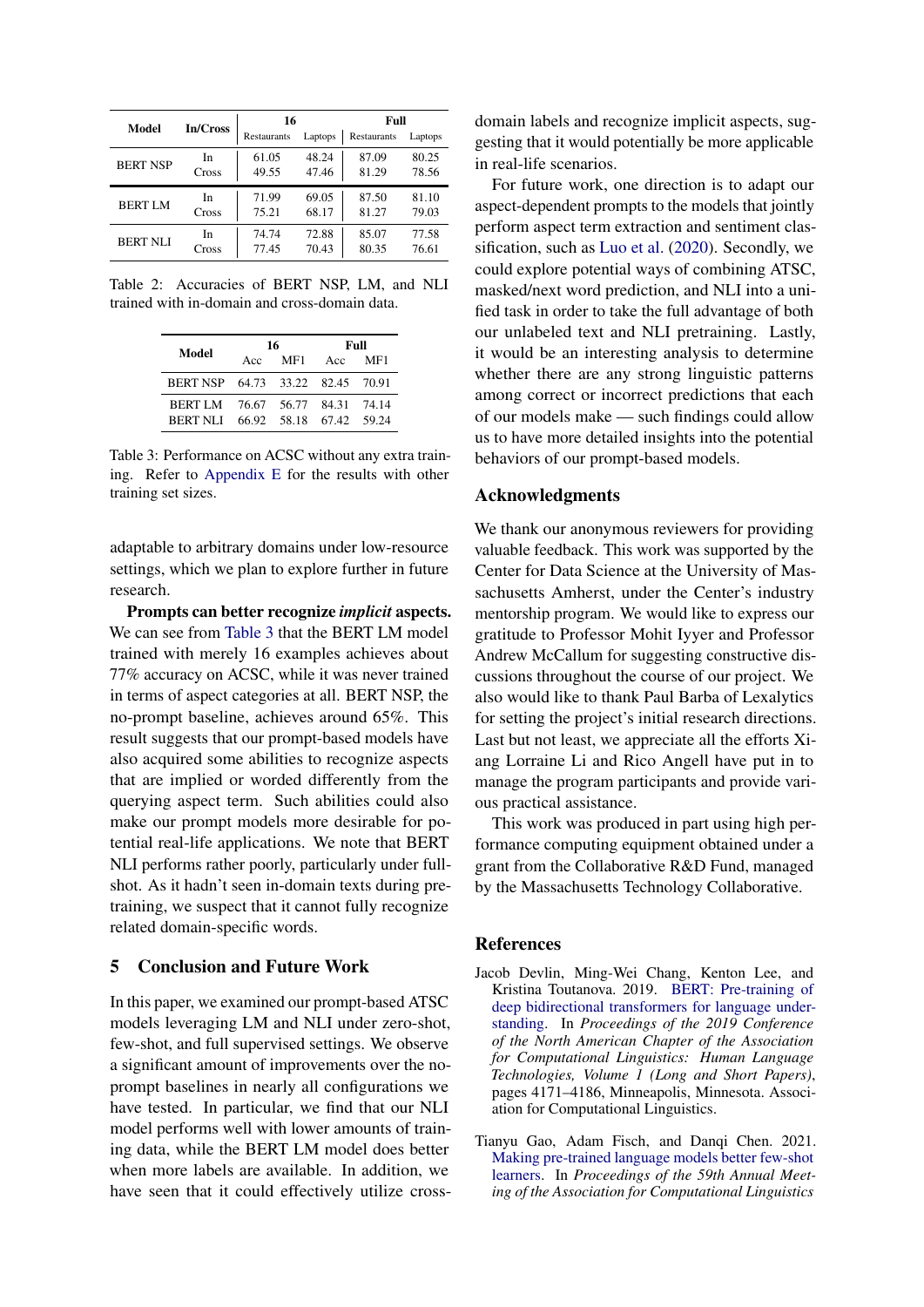*and the 11th International Joint Conference on Natural Language Processing (Volume 1: Long Papers)*, pages 3816–3830, Online. Association for Computational Linguistics.

- <span id="page-5-17"></span>Matthew Honnibal and Ines Montani. 2017. spaCy 2: Natural language understanding with Bloom embeddings, convolutional neural networks and incremental parsing.
- <span id="page-5-1"></span>Minqing Hu and Bing Liu. 2004. Mining and summarizing customer reviews. In *Proceedings of the tenth ACM SIGKDD international conference on Knowledge discovery and data mining*, pages 168–177.
- <span id="page-5-5"></span>Patrick Lewis, Ludovic Denoyer, and Sebastian Riedel. 2019. [Unsupervised question answering by cloze](https://doi.org/10.18653/v1/P19-1484) [translation.](https://doi.org/10.18653/v1/P19-1484) In *Proceedings of the 57th Annual Meeting of the Association for Computational Linguistics*, pages 4896–4910, Florence, Italy. Association for Computational Linguistics.
- <span id="page-5-12"></span>Huaishao Luo, Lei Ji, Tianrui Li, Daxin Jiang, and Nan Duan. 2020. [GRACE: Gradient harmonized and cas](https://doi.org/10.18653/v1/2020.findings-emnlp.6)[caded labeling for aspect-based sentiment analysis.](https://doi.org/10.18653/v1/2020.findings-emnlp.6) In *Findings of the Association for Computational Linguistics: EMNLP 2020*, pages 54–64, Online. Association for Computational Linguistics.
- <span id="page-5-15"></span>John Morris, Eli Lifland, Jin Yong Yoo, Jake Grigsby, Di Jin, and Yanjun Qi. 2020. [TextAttack: A frame](https://doi.org/10.18653/v1/2020.emnlp-demos.16)[work for adversarial attacks, data augmentation, and](https://doi.org/10.18653/v1/2020.emnlp-demos.16) [adversarial training in NLP.](https://doi.org/10.18653/v1/2020.emnlp-demos.16) In *Proceedings of the 2020 Conference on Empirical Methods in Natural Language Processing: System Demonstrations*, pages 119–126, Online. Association for Computational Linguistics.
- <span id="page-5-16"></span>Marius Mosbach, Maksym Andriushchenko, and Dietrich Klakow. 2020. On the stability of fine-tuning BERT: Misconceptions, explanations, and strong baselines. In *International Conference on Learning Representations*.
- <span id="page-5-13"></span>Jianmo Ni, Jiacheng Li, and Julian McAuley. 2019. [Justifying recommendations using distantly-labeled](https://doi.org/10.18653/v1/D19-1018) [reviews and fine-grained aspects.](https://doi.org/10.18653/v1/D19-1018) In *Proceedings of the 2019 Conference on Empirical Methods in Natural Language Processing and the 9th International Joint Conference on Natural Language Processing (EMNLP-IJCNLP)*, pages 188–197, Hong Kong, China. Association for Computational Linguistics.
- <span id="page-5-0"></span>Maria Pontiki, Dimitris Galanis, John Pavlopoulos, Harris Papageorgiou, Ion Androutsopoulos, and Suresh Manandhar. 2014. [SemEval-2014 task 4: As](https://doi.org/10.3115/v1/S14-2004)[pect based sentiment analysis.](https://doi.org/10.3115/v1/S14-2004) In *Proceedings of the 8th International Workshop on Semantic Evaluation (SemEval 2014)*, pages 27–35, Dublin, Ireland. Association for Computational Linguistics.
- <span id="page-5-4"></span>A. Radford, Jeffrey Wu, R. Child, David Luan, Dario Amodei, and Ilya Sutskever. 2019. Language models are unsupervised multitask learners.
- <span id="page-5-3"></span>Alexander Rietzler, Sebastian Stabinger, Paul Opitz, and Stefan Engl. 2020. [Adapt or get left behind:](https://www.aclweb.org/anthology/2020.lrec-1.607) [Domain adaptation through BERT language model](https://www.aclweb.org/anthology/2020.lrec-1.607) [finetuning for aspect-target sentiment classification.](https://www.aclweb.org/anthology/2020.lrec-1.607) In *Proceedings of the 12th Language Resources and Evaluation Conference*, pages 4933–4941, Marseille, France. European Language Resources Association.
- <span id="page-5-11"></span>Teven Le Scao and Alexander M Rush. 2021. How many data points is a prompt worth? In *Proceedings of the 2021 Conference of the North American Chapter of the Association for Computational Linguistics: Human Language Technologies, Volume 1 (Long and Short Papers)*.
- <span id="page-5-8"></span>Timo Schick and Hinrich Schütze. 2020. [Exploiting](http://arxiv.org/abs/2001.07676) [cloze questions for few-shot text classification and](http://arxiv.org/abs/2001.07676) [natural language inference.](http://arxiv.org/abs/2001.07676) *Computing Research Repository*, arXiv:2001.07676.
- <span id="page-5-7"></span>Taylor Shin, Yasaman Razeghi, Robert L. Logan IV, Eric Wallace, and Sameer Singh. 2020. [AutoPrompt:](https://doi.org/10.18653/v1/2020.emnlp-main.346) [Eliciting Knowledge from Language Models with](https://doi.org/10.18653/v1/2020.emnlp-main.346) [Automatically Generated Prompts.](https://doi.org/10.18653/v1/2020.emnlp-main.346) In *Proceedings of the 2020 Conference on Empirical Methods in Natural Language Processing (EMNLP)*, pages 4222–4235, Online. Association for Computational Linguistics.
- <span id="page-5-6"></span>Vered Shwartz, Peter West, Ronan Le Bras, Chandra Bhagavatula, and Yejin Choi. 2020. [Unsupervised](https://doi.org/10.18653/v1/2020.emnlp-main.373) [commonsense question answering with self-talk.](https://doi.org/10.18653/v1/2020.emnlp-main.373) In *Proceedings of the 2020 Conference on Empirical Methods in Natural Language Processing (EMNLP)*, pages 4615–4629, Online. Association for Computational Linguistics.
- <span id="page-5-2"></span>Chi Sun, Luyao Huang, and Xipeng Qiu. 2019. [Uti](https://doi.org/10.18653/v1/N19-1035)[lizing BERT for aspect-based sentiment analysis via](https://doi.org/10.18653/v1/N19-1035) [constructing auxiliary sentence.](https://doi.org/10.18653/v1/N19-1035) In *Proceedings of the 2019 Conference of the North American Chapter of the Association for Computational Linguistics: Human Language Technologies, Volume 1 (Long and Short Papers)*, pages 380–385, Minneapolis, Minnesota. Association for Computational Linguistics.
- <span id="page-5-9"></span>Sinong Wang, Han Fang, Madian Khabsa, Hanzi Mao, and Hao Ma. 2021. Entailment as few-shot learner. *arXiv preprint arXiv:2104.14690*.
- <span id="page-5-10"></span>Adina Williams, Nikita Nangia, and Samuel Bowman. 2018. [A broad-coverage challenge corpus for sen](https://doi.org/10.18653/v1/N18-1101)[tence understanding through inference.](https://doi.org/10.18653/v1/N18-1101) In *Proceedings of the 2018 Conference of the North American Chapter of the Association for Computational Linguistics: Human Language Technologies, Volume 1 (Long Papers)*, pages 1112–1122, New Orleans, Louisiana. Association for Computational Linguistics.
- <span id="page-5-14"></span>Thomas Wolf, Lysandre Debut, Victor Sanh, Julien Chaumond, Clement Delangue, Anthony Moi, Pierric Cistac, Tim Rault, Rémi Louf, Morgan Funtowicz, Joe Davison, Sam Shleifer, Patrick von Platen,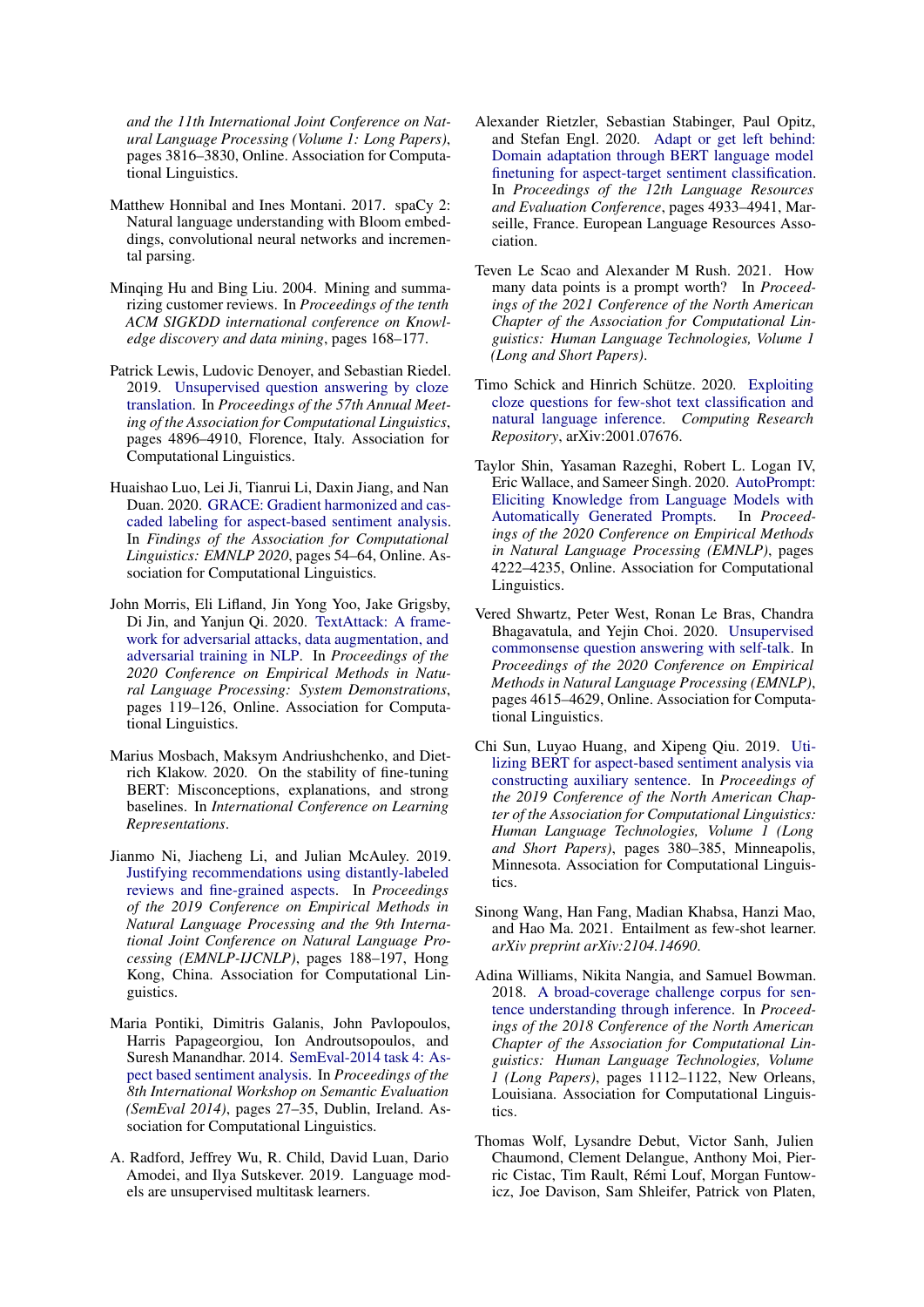Clara Ma, Yacine Jernite, Julien Plu, Canwen Xu, Teven Le Scao, Sylvain Gugger, Mariama Drame, Quentin Lhoest, and Alexander M. Rush. 2020. [Huggingface's transformers: State-of-the-art natural](http://arxiv.org/abs/1910.03771) [language processing.](http://arxiv.org/abs/1910.03771)

- <span id="page-6-0"></span>Hu Xu, Bing Liu, Lei Shu, and Philip Yu. 2019. [BERT](https://doi.org/10.18653/v1/N19-1242) [post-training for review reading comprehension and](https://doi.org/10.18653/v1/N19-1242) [aspect-based sentiment analysis.](https://doi.org/10.18653/v1/N19-1242) In *Proceedings of the 2019 Conference of the North American Chapter of the Association for Computational Linguistics: Human Language Technologies, Volume 1 (Long and Short Papers)*, pages 2324–2335, Minneapolis, Minnesota. Association for Computational Linguistics.
- <span id="page-6-1"></span>Wenpeng Yin, Jamaal Hay, and Dan Roth. 2019.<br>Benchmarking zero-shot text classification: zero-shot text classification: [Datasets, evaluation and entailment approach.](https://doi.org/10.18653/v1/D19-1404) In *Proceedings of the 2019 Conference on Empirical Methods in Natural Language Processing and the 9th International Joint Conference on Natural Language Processing (EMNLP-IJCNLP)*, pages 3914–3923, Hong Kong, China. Association for Computational Linguistics.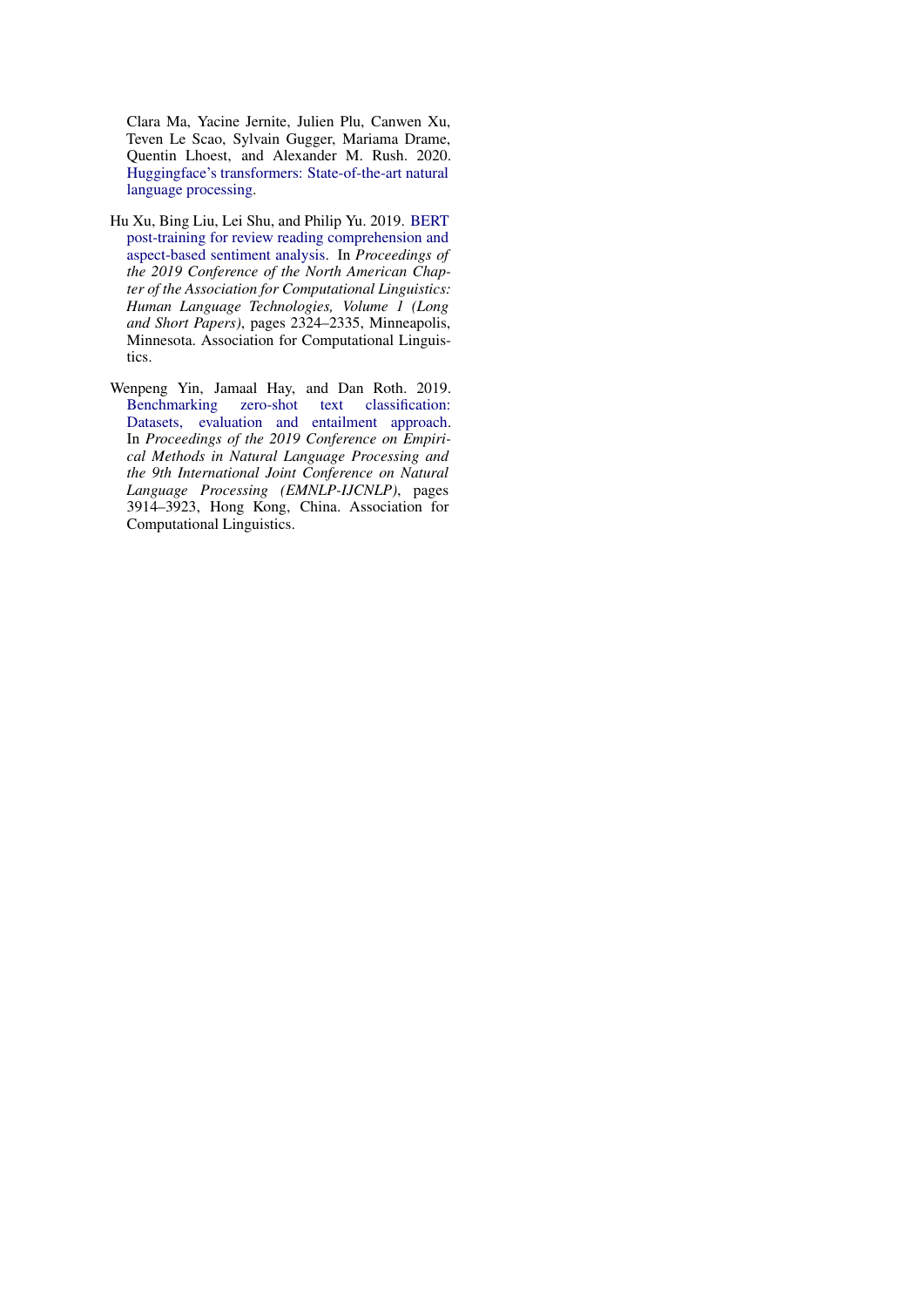# <span id="page-7-0"></span>A Dataset Information

#### A.1 SemEval 2014 Task 4 dataset

Aspect Target Sentiment Classification (ATSC, Subtask 2) The dataset released by [Pontiki et al.](#page-5-0) [\(2014\)](#page-5-0) is one of the most popular benchmark datasets for ATSC used in the literature, which contains English review sentences from two target domains, laptops, and restaurants. We measure the performance of our models and baselines on the test splits of each domain.

Labels for the sentiments are limited to positive, negative, neutral, and conflict. neutral refers to the case where the opinion towards the aspect is neither positive nor negative, and conflict is for both positive and negative sentiments being expressed for *one* aspect.

To make our work comparable with previous efforts [\(Xu et al.,](#page-6-0) [2019;](#page-6-0) [Rietzler et al.,](#page-5-3) [2020\)](#page-5-3), we use the following preprocessing procedure:

- 1. Reviews with conflict labels were removed. They have been usually ignored due to having a very small number of examples.
- 2. Multiple aspect-sentiment labels within one text piece were split up into different data points.

Dataset statistics after preprocessing are provided in [Table 4.](#page-7-1)

<span id="page-7-1"></span>

| Class    | <b>Restaurant</b> |             | Laptop |             |  |  |
|----------|-------------------|-------------|--------|-------------|--|--|
|          | Train             | <b>Test</b> | Train  | <b>Test</b> |  |  |
| Positive | 2164              | 728         | 987    | 341         |  |  |
| Negative | 645               | 196         | 866    | 128         |  |  |
| Neutral  | 496               | 196         | 460    | 169         |  |  |
| All      | 3602              | 1120        | 1850   | 638         |  |  |

Table 4: SemEval 2014 dataset statistics after preprocessing.

Aspect Category Sentiment Classification (ACSC, Subtask 4) For this task, the labeled data is available only for the restaurant domain. While the class labels are the same as ATSC, this task has predefined aspect categories: food, price, service, ambience, anecdotes/miscellaneous. We only use the test split with 973 examples, containing 657 positives, 222 negatives, and 94 neutrals. The train split for ACSC is never used in any manner throughout our experiments.

#### A.2 LM Pretraining Corpora

We note the following sources of unlabeled review texts to further pretrain BERT and GPT-2 language models for two target domains of SemEval 2014 Task 4:

- 1. Amazon Review Data [\(Ni et al.,](#page-5-13) [2019\)](#page-5-13) is the collection of customer reviews extracted from the online shopping website Amazon. We used 20,994,353 reviews written for the products from the electronics category. The LMs pretrained with this collection are used to target the ATSC laptop domain.
- 2. Yelp Open Dataset $6$  consists of over 8 million business reviews. We extracted the reviews associated with restaurants (2,152,007 reviews). The LMs pretrained with this collection are used to target the ATSC restaurants domain.

# B Training and Testing Settings

Our training and testing settings are summarized in [Figure 2.](#page-8-1)

All the program codes used to produce results presented in this paper are available at [https:](https://link.iamblogger.net/atscprompts) [//link.iamblogger.net/atscprompts](https://link.iamblogger.net/atscprompts).

Publicly available BERT MLM, GPT-2 CLM, and BERT NLI weights Following the common practice in recent NLP transfer learning literature, we use publicly available weights pretrained on large unlabeled corpora and task datasets for further training. For BERT MLM and GPT-2 CLM, we use the weights obtained from the transformers library [\(Wolf et al.,](#page-5-14) [2020\)](#page-5-14). For BERT NLI, we use the weights released by [Morris et al.](#page-5-15) [\(2020\)](#page-5-15), which were trained on the MNLI dataset [\(Williams et al.,](#page-5-10) [2018\)](#page-5-10).

BERT / GPT-2 main layer finetuning Unlike more usual ways of using prompts where the main layers of language models are left frozen and do not get to see any updates, we simply leave them open for further finetuning. While this technically leads to more amount of computation, we anticipated that the cost would be negligible given that the amount of labeled data for the task is fairly small, especially for few-shot learning cases we are particularly interested in.

<span id="page-7-2"></span><sup>6</sup><https://www.yelp.com/dataset>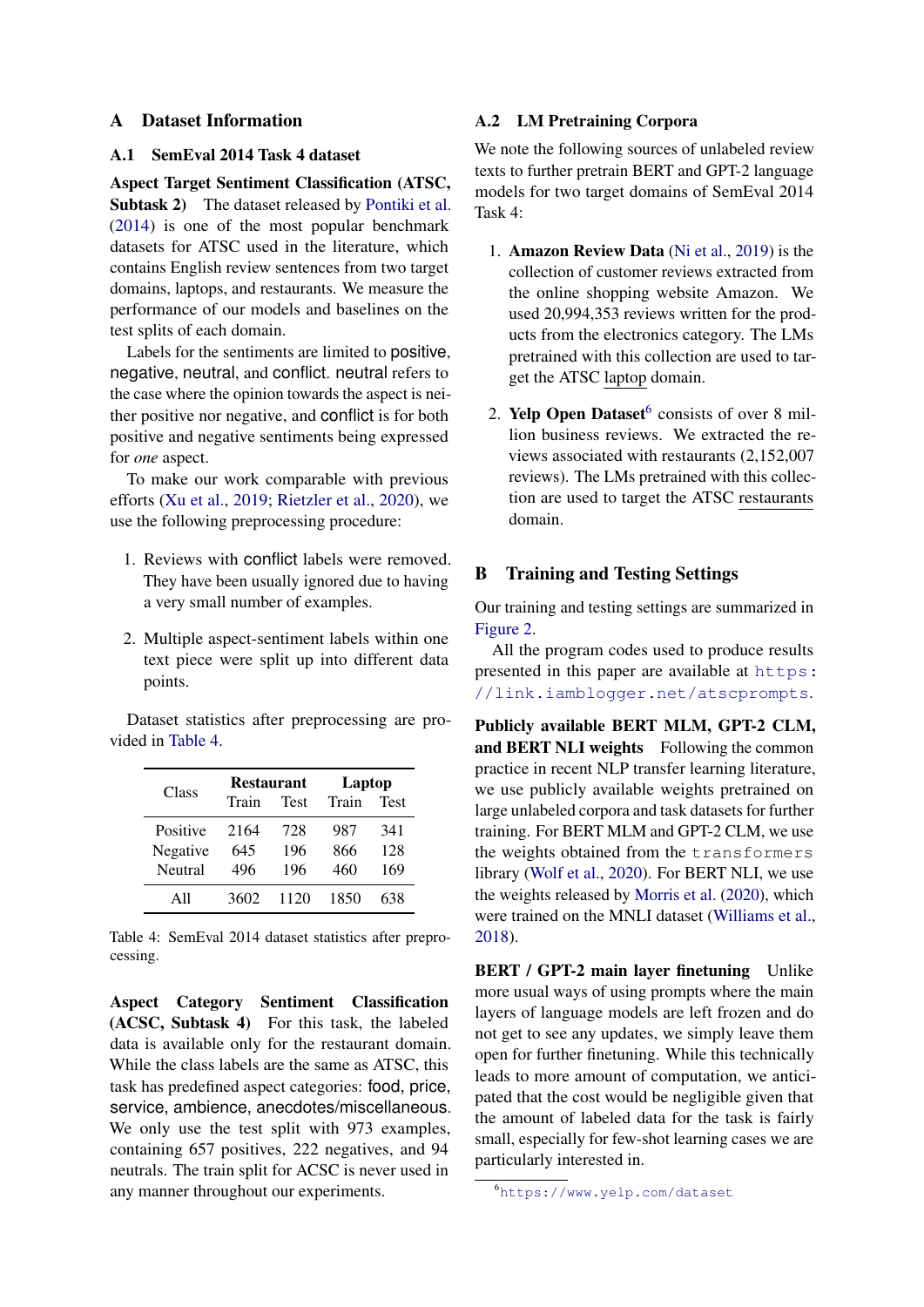<span id="page-8-1"></span>

Figure 2: The flow chart of our methods and experiments. The blue blocks represent the training steps and the orange blocks represent the testing steps.

Train-test split and training hyperparameters For the full-shot training, we use the entirety of the train split of the SemEval dataset following [Rietzler](#page-5-3) [et al.](#page-5-3) [\(2020\)](#page-5-3).

For ATSC training, we train with the SemEval datasets for 20 epochs. Following the recommendations regarding BERT finetuning made by [Mosbach](#page-5-16) [et al.](#page-5-16) [\(2020\)](#page-5-16), we finetune all our prompt-based models and no-prompt baselines until the minimum training loss reaches near zero to achieve stable task performance, where the minimum losses are around 1e-07 and 1e-06.

For each ATSC model, we train them 5 times with different random seeds. Using different random seeds changes the data loading order, and the subset of training examples chosen for few-shot settings.

<span id="page-8-4"></span>

| Prompt                              | Accuracy<br>(Std. Error)        | <b>Macro F1</b><br>(Std. Error) |
|-------------------------------------|---------------------------------|---------------------------------|
| BERT NSP (No prompt)                | 48.24<br>(0.0283)               | 31.35<br>(0.0198)               |
| "I felt the {aspect} was [MASK]."   | 69.06<br>(0.0060)               | 59.71<br>(0.0214)               |
| "The {aspect} made me feel [MASK]." | 68.15<br>(0.0069)               | 56.59<br>(0.0205)               |
| "The {aspect} is [MASK]."           | 69.94<br>(0.0061)               | 59.51<br>(0.0179)               |
| (a) Laptops                         |                                 |                                 |
|                                     |                                 |                                 |
| Prompt                              | <b>Accuracy</b><br>(Std. Error) | Macro F1<br>(Std. Error)        |
| BERT NSP (No prompt)                | 61.05<br>(0.0238)               | 32.46<br>(0.0374)               |
| "I felt the {aspect} was [MASK]."   | 73.59<br>(0.0247)               | 59.03<br>(0.0168)               |
| "The {aspect} made me feel [MASK]." | 69.38<br>(0.0223)               | 51.65<br>(0.0114)               |
| "The {aspect} is [MASK]."           | 73.02<br>(0.0209)               | 59.25<br>(0.0152)               |

(b) Restaurants

Table 5: Comparing different prompts on 16-shot training of our prompt models and baselines.

# <span id="page-8-0"></span>C Comparing Performance of Different Prompts

While Table 1 shows the scores averaged over different prompts, the performances are very similar across different manual prompts we have chosen, as seen during the full-shot training for the laptops domain in [Table 5.](#page-8-4) We observed similar trend in the restaurant domain, and few-shot scenarios we

Hardwares and Softwares Used For each ATSC model, we used one NVIDIA TITAN X GPU for training. The version 4.3.3 of transformers library [\(Wolf et al.,](#page-5-14) [2020\)](#page-5-14) is used with pytorch version 1.7.1. We also implemented all the loading scripts for our datasets to be compatible with the version 1.2.1 of the Hug-gingface datasets library<sup>[7](#page-8-2)</sup>. We have used the spacy library [\(Honnibal and Montani,](#page-5-17) [2017\)](#page-5-17) for  $\mathrm{POS}$  tagging, and <code>pytokenizations $^8$  $^8$  for</code> tokenizer alignment.

<span id="page-8-2"></span><sup>7</sup>[https://huggingface.co/docs/datasets](https://huggingface.co/docs/datasets/master/) [/master/](https://huggingface.co/docs/datasets/master/)

<span id="page-8-3"></span><sup>8</sup>[https://github.com/tamuhey/tokenizat](https://github.com/tamuhey/tokenizations) [ions](https://github.com/tamuhey/tokenizations)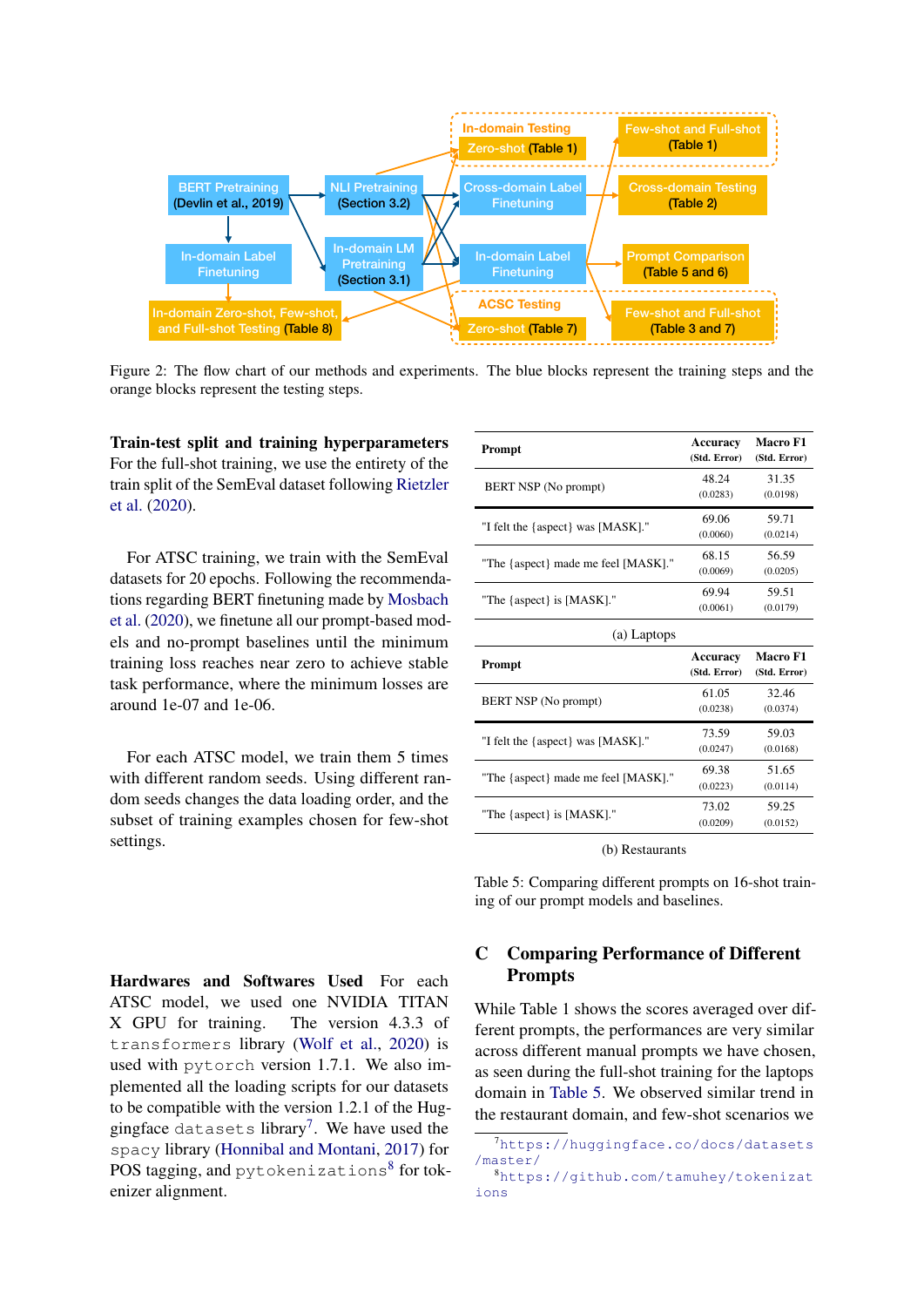have tested. This suggests that practically reasonable choices of prompts could still achieve good ATSC performance.

# D Importance of Aspect Dependent Prompts

<span id="page-9-3"></span>

| Prompt                                | Accuracy | <b>Macro F1</b> |
|---------------------------------------|----------|-----------------|
| "I felt the {aspect} was [good/bad]." | 77.77    | 73.56           |
| "I felt the things were [good/bad]."  | 74.06    | 70.69           |
|                                       | $-3.71$  | $-2.88$         |
| (a) Laptops                           |          |                 |
| Prompt                                | Accuracy | <b>Macro F1</b> |
| "The aspect is [good/bad]."           | 85.93    | 79.18           |
| "The things are [good/bad]."          | 74.80    | 64.95           |
|                                       | $-11.13$ | $-14.22$        |

Table 6: Performance changes with aspect terms removed from the best performing prompt for our NLI model.

We performed small sanity check experiments where we confirm that given aspect terms in the prompts are actually being utilized to produce correct predictions. We take the best performing prompts for our NLI model, and replace all aspect terms with things for all test examples in the full-shot setting, regardless of actual aspect terms. Then, the exact prompt wording would become global for all inputs. [Table 6](#page-9-3) shows that this brings significant drops in performance for both test domains, showing that the prompt needs to be aspect dependent to produce accurate predictions.

# <span id="page-9-2"></span>E Detailed ACSC Results

In [Table 7,](#page-10-0) we can see that BERT NLI is generally performing worse than BERT LM and BERT NSP in most cases. Unlike BERT LM, its performance appears to be stagnating even with more ATSC training examples. This trend is very different from what we observed in the main ATSC results in [Table 1,](#page-3-0) where BERT NLI maintained high performance advantages in few-shot cases. The most probable cause for BERT NLI's worse performance is that it cannot fully comprehend the entailment relationships expressed with domain-specific vocabularies - due to not having done in-domain text pretraining, it seems quite likely for BERT NLI that it cannot recognize the facts such as fajita being a sort of *food*.

# <span id="page-9-0"></span>F Effectiveness of In-domain LM **Pretraining**

In [Table 8,](#page-10-1) we show both BERT NSP and BERT LM results with the original pretrained weights ("Original") the weights further trained with domain-specific review texts ("Amazon, Yelp"). We could see that BERT LM with the original weights performs better than BERT NSP with domain-specific further pretraining in few shot settings. As previously suggested in [Scao and Rush](#page-5-11) [\(2021\)](#page-5-11), it appears that just using prompts alone does bring the positive benefits of alleviating the labeled data scarcity. We also note that the gap between the original weights and the further pretrained ones is relatively small when more number of labeled examples becomes available for training.

#### <span id="page-9-1"></span>G Further Error Analysis

<span id="page-9-4"></span>

| Model           |       | <b>Restaurants</b> |         | Laptops |       |       |  |  |  |
|-----------------|-------|--------------------|---------|---------|-------|-------|--|--|--|
|                 | Pos   | Neg                | Neu     | Pos     | Neg   | Neu   |  |  |  |
| <b>BERT NSP</b> | 75.50 | 1447               | 7.40    | 63.65   | 22.76 | 7 64  |  |  |  |
| <b>BERT LM</b>  | 86.34 | 57.65              | - 25.95 | 83.51   | 60.83 | 31.46 |  |  |  |
| GPT-2 LM        | 8795  | 65.68              | 26.54   | 82.85   | 66.83 | 20.47 |  |  |  |
| <b>BERT NLI</b> | 80.86 | 66.30              | 51.55   | 83.60   | 69.60 | 50.98 |  |  |  |

Table 10: F1 scores for each class achieved by the baseline and our models with 16 examples.

In [Table 10,](#page-9-4) we show F1 scores for each classes. Over the baseline BERT NSP, all our prompt models show large improvements. Particularly with BERT NLI, we see that F1 for the neutral class has greatly improved, doing better than both BERT NSP and BERT LM. It appears that BERT NLI is particularly better than BERT LM at detecting neutral and negative examples, quite possibly because the MNLI dataset contains many examples with neutral and negative labels.

In [Table 9,](#page-10-2) we present a few notable examples from test data that one or more of our prompt-based models had predicted correctly while the baseline did not. R1 shows an example, which our model correctly classifies as neutral while the no-prompt baseline wrongly predicts positive. R2 shows an example where our models are able to make the correct prediction despite having multiple aspects within one sentence. We found R3 quite interesting, where there are no explicit terms to express negative sentiment, intuitively making it difficult for the model to detect sentiment; Yet only the NLI model is able to make the correct prediction. For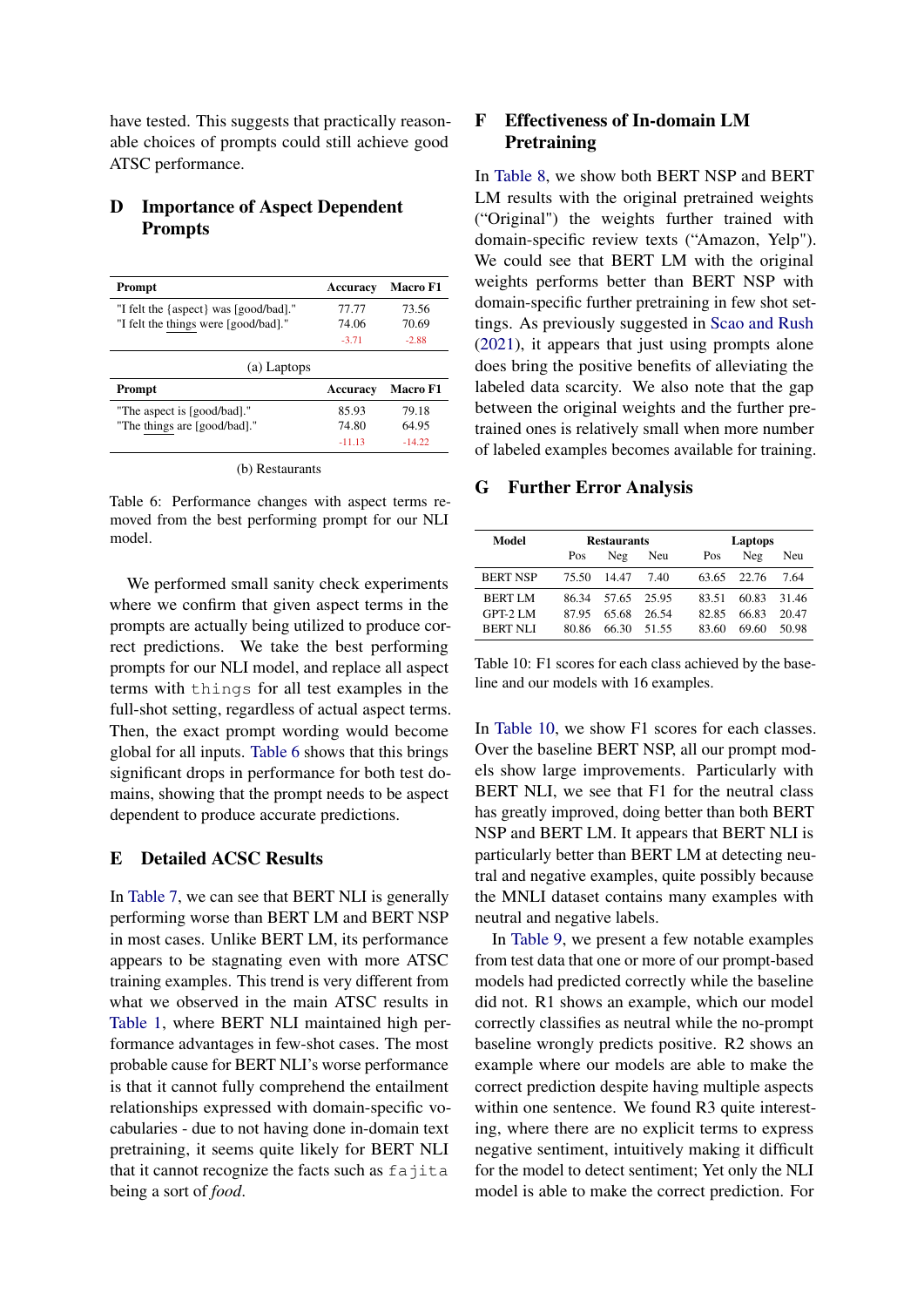<span id="page-10-0"></span>

| <b>Number of ATSC Examples</b> |            |       |          |          |         |               |          |          |          |                             |          |          |
|--------------------------------|------------|-------|----------|----------|---------|---------------|----------|----------|----------|-----------------------------|----------|----------|
| Model                          | Zero<br>16 |       |          | 64       |         | 256           |          | 1024     |          | Full                        |          |          |
|                                | Acc        | MF1   | Acc      | MF1      | Acc     | MF1           | Acc      | MF1      | Acc      | MF1                         | Acc      | MF1      |
| <b>BERT NSP</b>                |            |       | 64.73    | 33.22    |         | $81.05$ 56.77 | 84.60    |          |          | 70.88   85.28 74.52   82.45 |          | 70.91    |
| <b>BERT LM</b>                 | 76.40      | 50.11 | 76.67    | 56.77    | 82.75   | 64.26         | 84.70    | 68.31    | 86.28    | 74.80                       | 84.31    | 74.14    |
|                                |            |       | $+11.94$ | $+23.55$ | $+1.70$ | $+7.49$       | $+0.1$   | $-2.57$  | $+1.00$  | $+0.28$                     | $+1.86$  | $+3.23$  |
| <b>BERT NLI</b>                | 44.36      | 40.77 | 66.92    | 58.18    | 73.41   | 63.67         | 69.52    | 60.66    | 70.81    | 61.61                       | 67.42    | 59.24    |
|                                |            |       | $+2.19$  | $+24.96$ | $-7.64$ | $+6.90$       | $-15.08$ | $-10.22$ | $-14.47$ | $-12.91$                    | $-15.03$ | $-11.66$ |

Table 7: Performance on ACSC test data with our ATSC prompt models and baselines. We use 5 random seeds for each of the prompts and baselines, and average their scores.

<span id="page-10-1"></span>

|                 |                            | <b>Number of Training Examples</b> |                          |         |         |          |          |         |         |         |         |         |         |
|-----------------|----------------------------|------------------------------------|--------------------------|---------|---------|----------|----------|---------|---------|---------|---------|---------|---------|
| Model           | <b>Pretraining Corpora</b> |                                    | Zero<br>16               |         | 64      |          | 256      |         | 1024    |         | Full    |         |         |
|                 |                            | Acc                                | MF1                      | Acc     | MF1     | Acc      | MF1      | Acc     | MF1     | Acc     | MF1     | Acc     | MF1     |
| <b>BERT NSP</b> | Original                   | -                                  |                          | 45.74   | 30.25   | 50.88    | 36.81    | 69.69   | 63.21   | 76.14   | 70.64   | 77.96   | 73.24   |
|                 | Original + Amazon          |                                    | $\overline{\phantom{0}}$ | 48.24   | 31.35   | 60.91    | 49.27    | 72.38   | 64.64   | 76.77   | 71.12   | 80.25   | 75.46   |
|                 |                            |                                    |                          | $+2.5$  | $+1.10$ | $+10.03$ | $+12.46$ | $+2.69$ | $+1.43$ | $+0.63$ | $+0.48$ | $+2.29$ | $+2.22$ |
| <b>BERT LM</b>  | Original                   | 59.20                              | $38.42$                  | 65.25   | 55.82   | 70.54    | 63.30    | 73.33   | 66.86   | 76.67   | 71.73   | 77.61   | 73.06   |
|                 | Original + Amazon          | 63.58                              | 46.17                    | 69.05   | 58.60   | 72.80    | 65.54    | 76.59   | 70.65   | 79.30   | 74.80   | 81.10   | 76.83   |
|                 |                            | $+4.38$                            | $+7.75$                  | $+3.80$ | $+2.78$ | $+2.26$  | $+2.24$  | $+3.26$ | $+3.79$ | $+2.63$ | $+3.07$ | $+3.49$ | $+3.77$ |

(a) Laptops

|                 |                            | <b>Number of Training Examples</b> |                          |         |         |          |          |         |         |         |         |         |         |
|-----------------|----------------------------|------------------------------------|--------------------------|---------|---------|----------|----------|---------|---------|---------|---------|---------|---------|
| Model           | <b>Pretraining Corpora</b> |                                    | Zero                     | 16      |         | 64       |          | 256     |         | 1024    |         | Full    |         |
|                 |                            | Acc                                | MF1                      | Acc     | MF1     | Acc      | MF1      | Acc     | MF1     | Acc     | MF1     | Acc     | MF1     |
| <b>BERT NSP</b> | Original                   |                                    | $\overline{\phantom{0}}$ | 55.00   | 34.09   | 63.36    | 37.26    | 74.39   | 58.16   | 80.57   | 70.09   | 84.77   | 76.93   |
|                 | Original + Yelp            |                                    | $\overline{\phantom{0}}$ | 61.05   | 32.46   | 74.73    | 53.00    | 79.34   | 65.51   | 83.61   | 74.15   | 87.09   | 79.98   |
|                 |                            |                                    |                          | $+6.05$ | $-1.63$ | $+11.37$ | $+15.74$ | $+4.95$ | 7.35    | $+3.04$ | $+4.06$ | $+2.32$ | $+3.05$ |
| <b>BERT LM</b>  | Original                   | 68.04                              | 36.44                    | 65.73   | 51.93   | 74.88    | 58.21    | 77.24   | 63.76   | 81.82   | 72.21   | 84.26   | 75.90   |
|                 | Original + Yelp            | 70.86                              | 48.17                    | 71.99   | 56.65   | 77.79    | 63.30    | 81.10   | 69.27   | 85.12   | 76.60   | 87.50   | 80.78   |
|                 |                            | $+2.82$                            | $+11.73$                 | $+6.26$ | $+4.72$ | $+2.91$  | $+5.09$  | $+3.86$ | $+5.51$ | $+3.30$ | $+4.39$ | $+3.24$ | $+4.88$ |

### (b) Restaurants

Table 8: Comparing our prompt model performance between the original pretrained weights ("Original") and the weights further trained with domain-specific review texts ("Amazon, Yelp").

<span id="page-10-2"></span>

| <b>Type</b>    | <b>Review</b>                                                                                                                                         | Truth | <b>Baseline</b> | NLI        | MLM        | GPT-2      |
|----------------|-------------------------------------------------------------------------------------------------------------------------------------------------------|-------|-----------------|------------|------------|------------|
| R <sub>1</sub> | the good place to hang out during the day after shop-<br>ping or to grab a simple soup or classic french dish<br>over a glass of wine.                | Neu   | <b>Pos</b>      | <b>Neu</b> | <b>Neu</b> | <b>Neu</b> |
| R <sub>2</sub> | My friend had a burger and I had these wonderful<br>blueberry pancakes.                                                                               | Neu   | <b>Pos</b>      | <b>Neu</b> | <b>Neu</b> | <b>Neu</b> |
| R <sub>3</sub> | The <i>sushi</i> is cut in blocks bigger than my cell phone.                                                                                          | Neg   | Neu             | Neg        | <b>Neu</b> | <b>Neu</b> |
| R4             | The absolute worst service I've ever experienced and<br>the food was below average (when they actually gave<br>people the <i>meals</i> they ordered). | Neu   | <b>Neu</b>      | Neg        | <b>Neg</b> | <b>Neg</b> |
| R <sub>5</sub> | <i>Food</i> was decent, but not great.                                                                                                                | Pos   | <b>Neu</b>      | <b>Neu</b> | <b>Neu</b> | <b>Neu</b> |

Table 9: Analysis of various scenarios where our models and baselines fail. Aspect words are underlined, predictions are highlighted in green (correct) or red (incorrect).